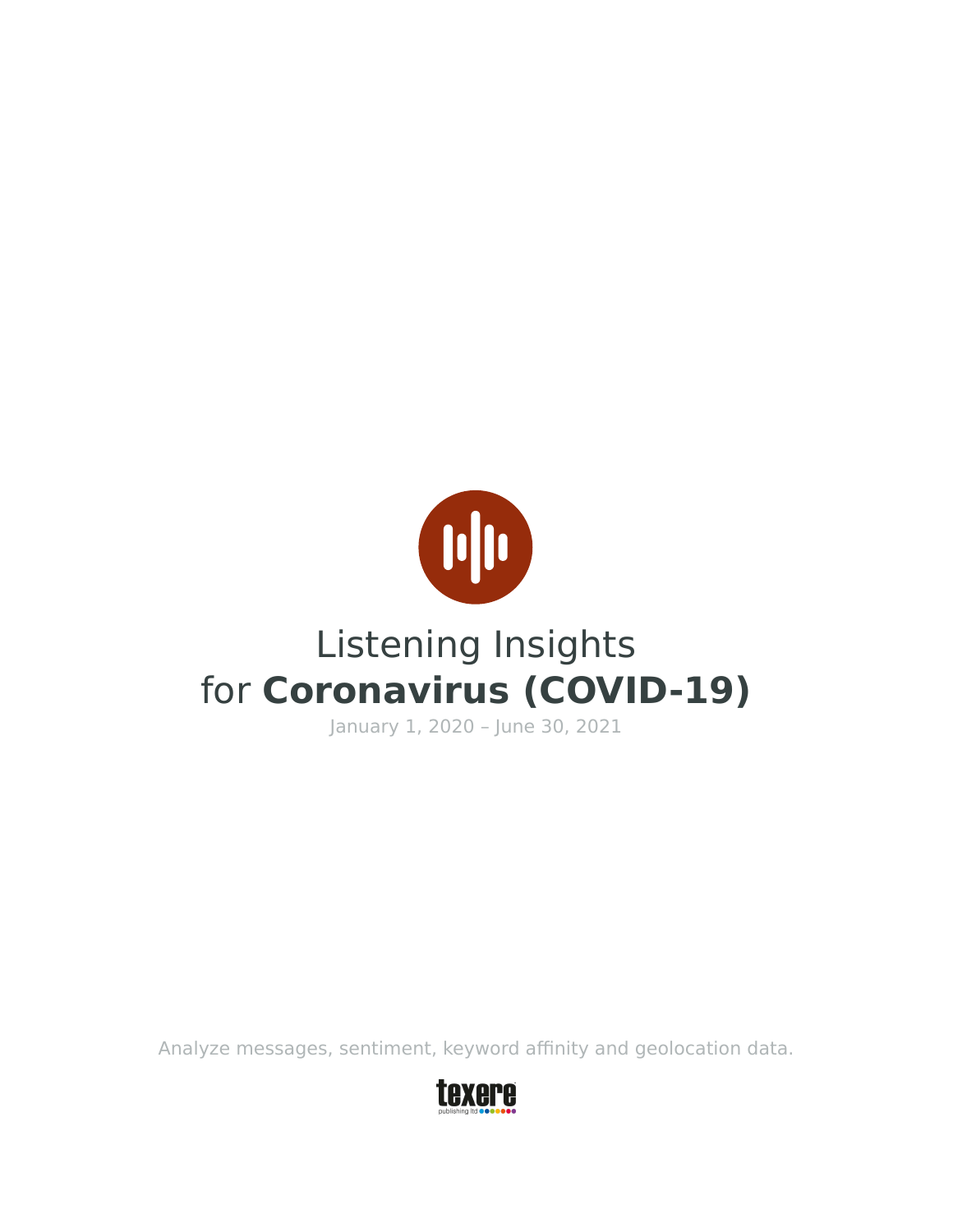## texere

| <b>Total Volume</b><br><b>M</b><br>1,532,603,743                     | <b>Total Engagements</b><br>10,888,355,221 | Avg. Engagements Per Message<br>77.10 |
|----------------------------------------------------------------------|--------------------------------------------|---------------------------------------|
| Potential Impressions<br>$\boldsymbol{\Theta}$<br>36,049,133,377,403 | <b>Unique Authors</b><br>262,282,008       | Positive Sentiment<br><b>co</b> 38%   |

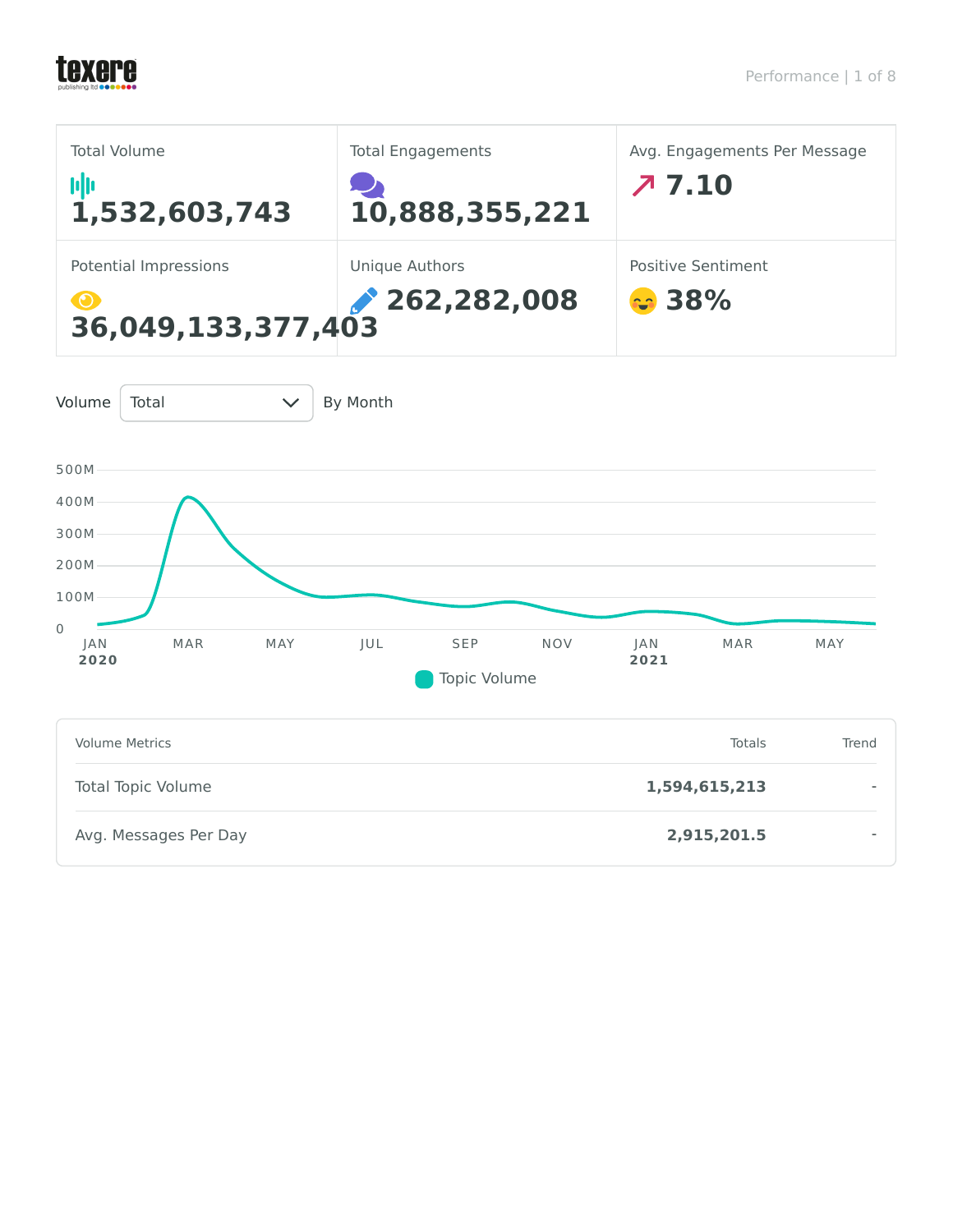

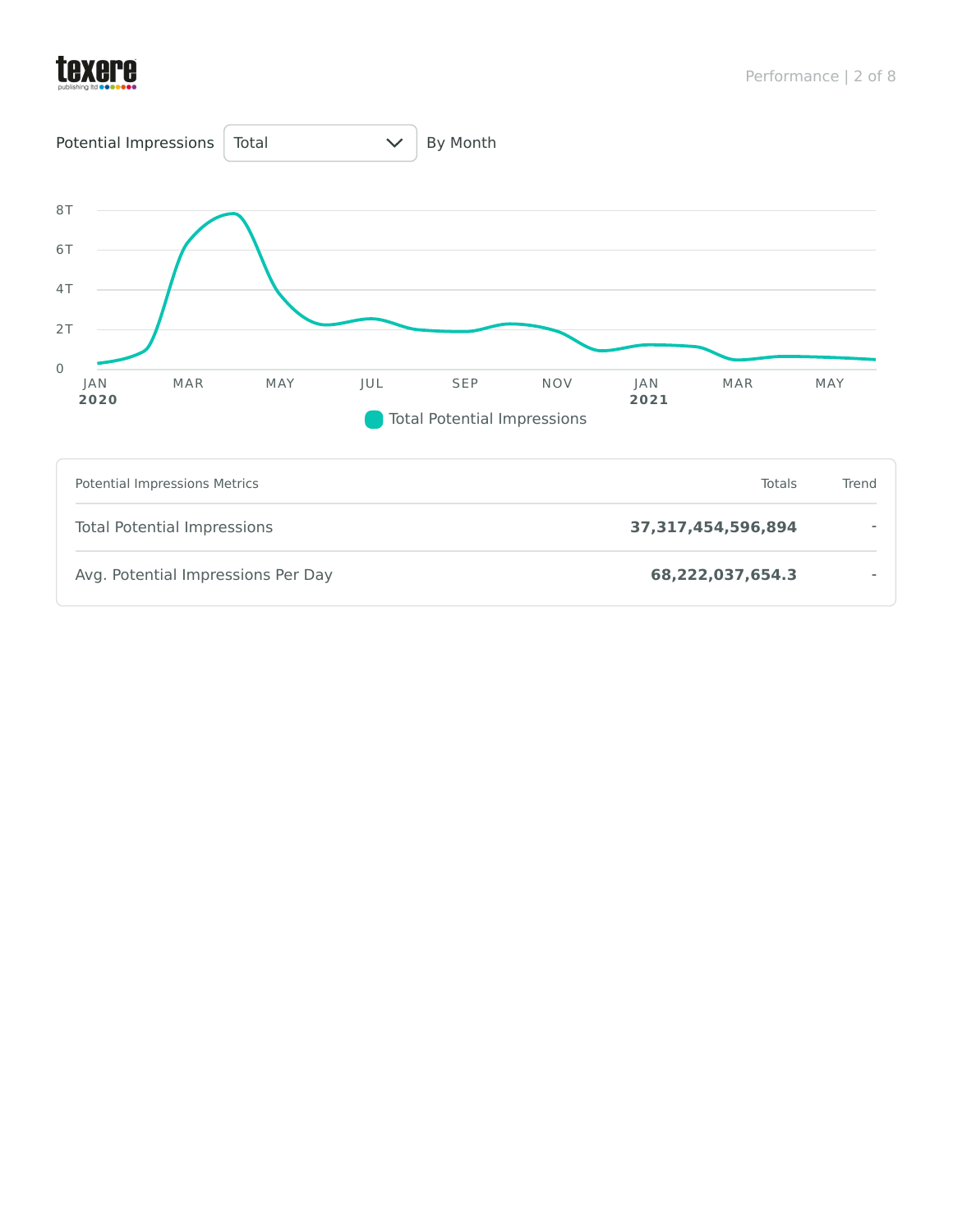

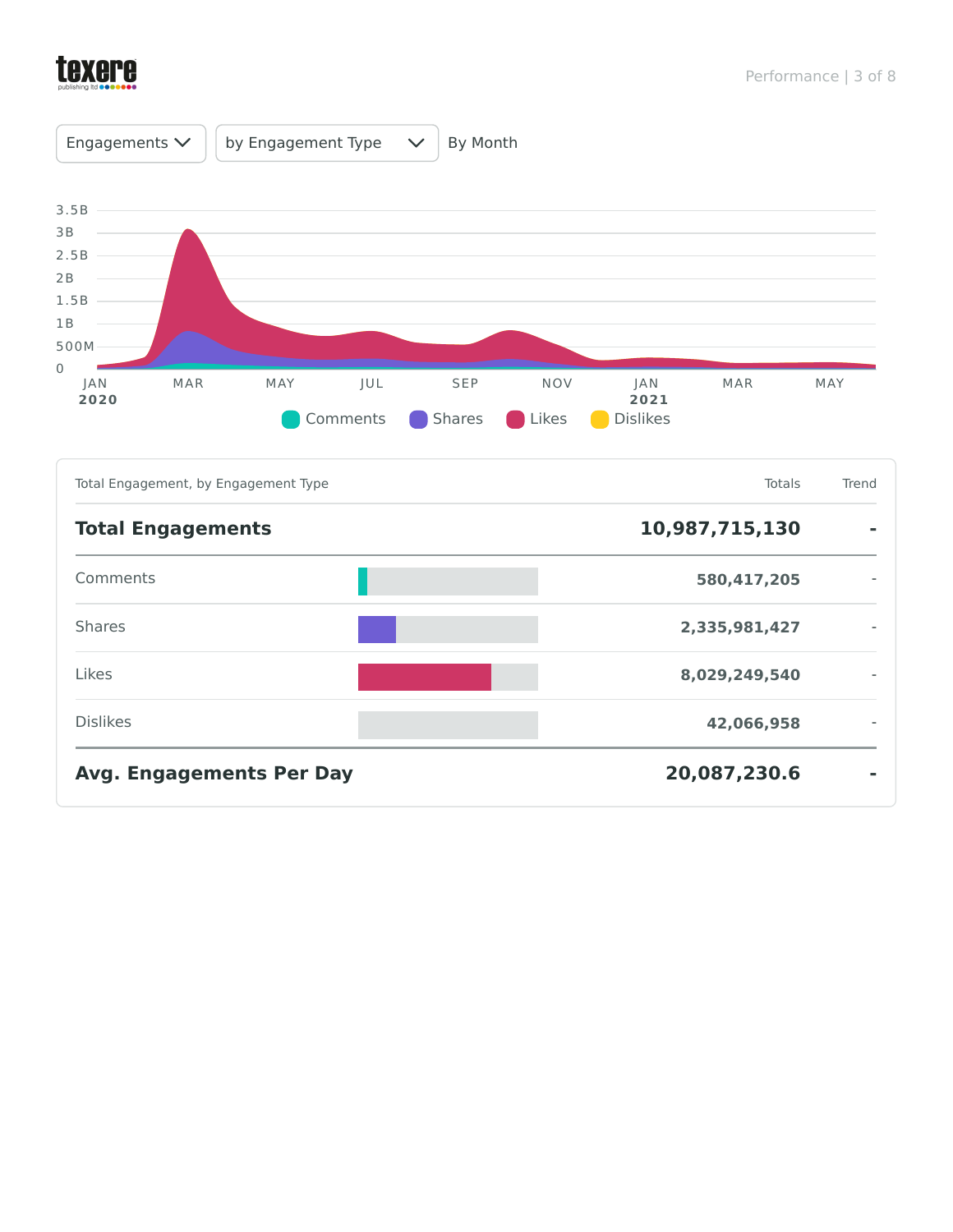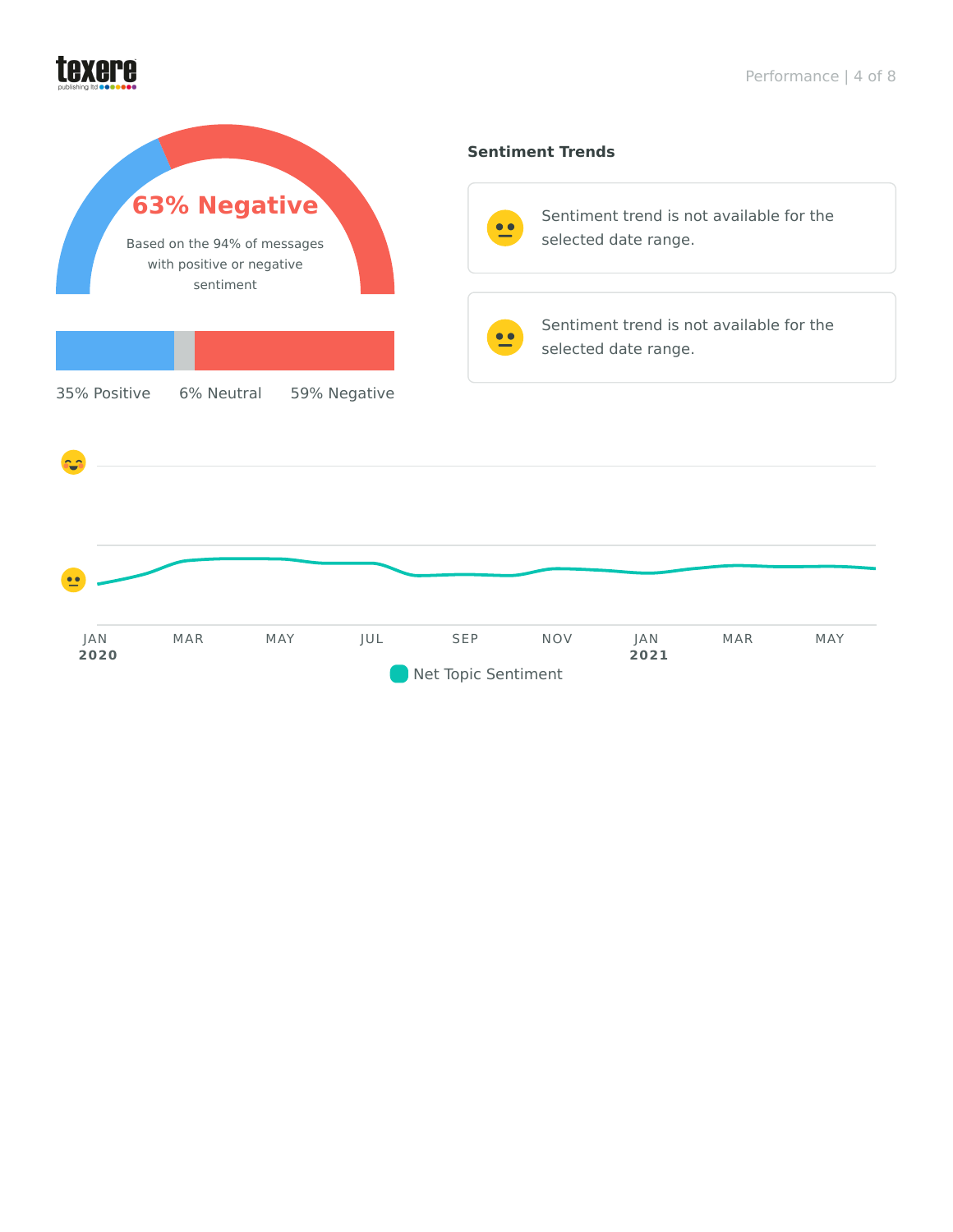

All Word Types @realdonaldtrump #covid2019 #covid #covid<sup></sup>19 #covidー19 @youtube  $\stackrel{\text{s}}{=}$  #COrona #vaccine #lockdown @potus @joebiden @who #trump #stayhome #health #news @narendramodi #china @flotus <sub>@CNN</sub> #coronavirusoutbreak #business #coronaviruspandemic #climatechange #staysafe @pmoindia #quedateencasa @whitehouse #stayathome @gop #breaking #usa #healthcare @us\_fda #virus #india #sarscov2 #ai @vp #who %) #quarantine #wearamask @foxnews #blm #security #maga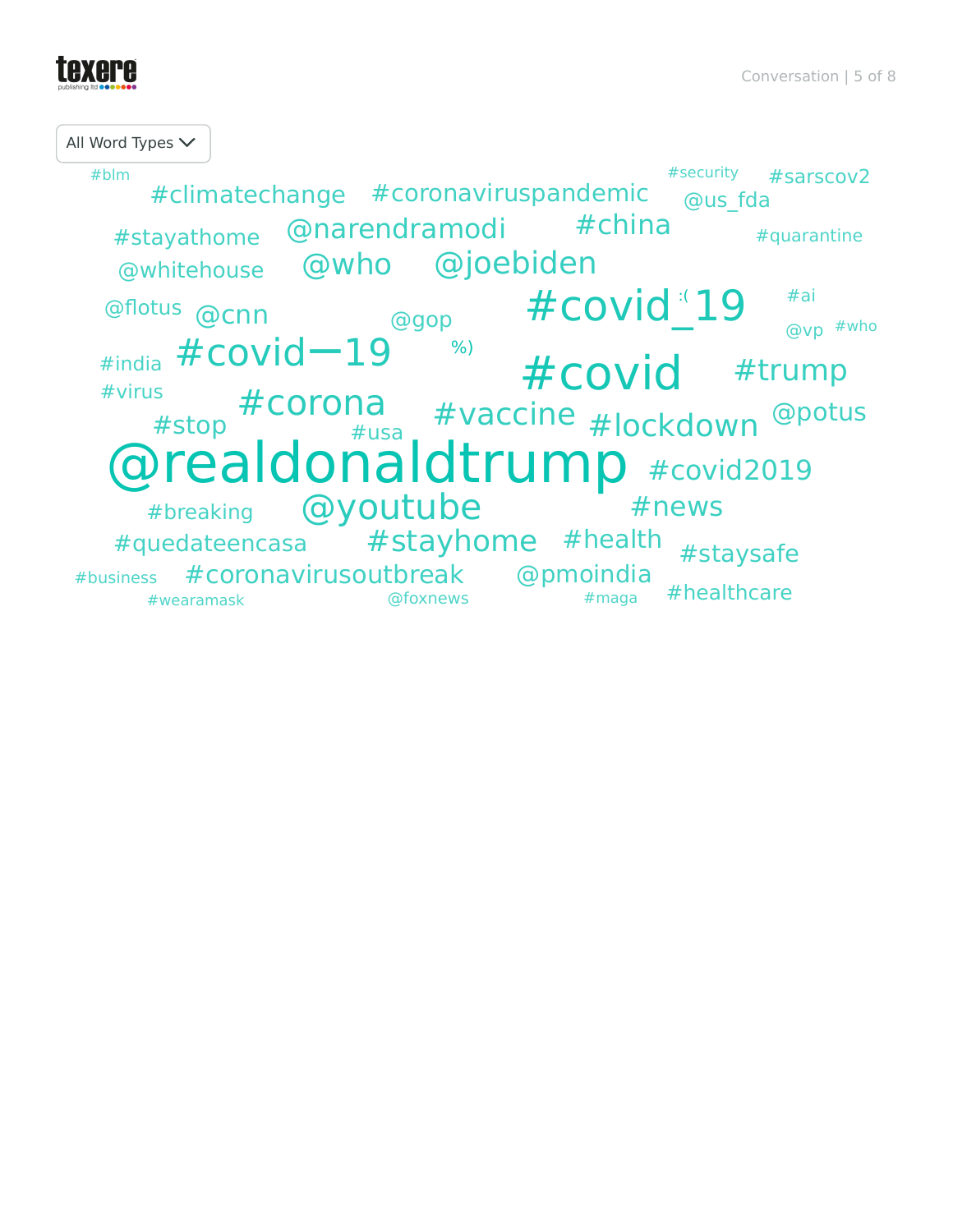

### **Authors by Age**

0.2% of authors (518,817 out of 262,282,008) specified their age.



Women **20%** Men **80%**

**Authors by Gender**

**Technology Breakdown Mobile Breakdown** 



**26%**

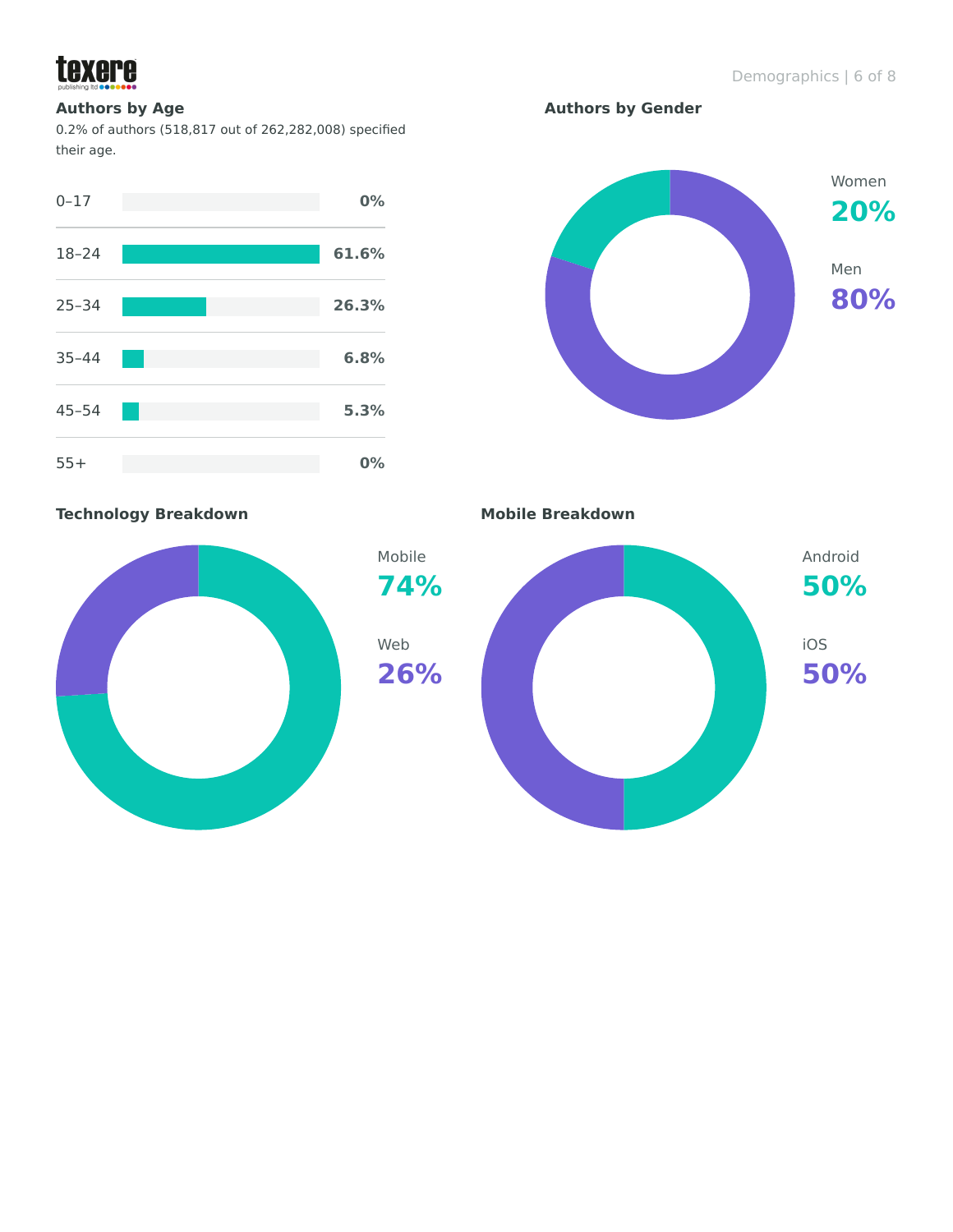## texere



Low Volume **High Volume** High Volume

| <b>Top Countries</b>  |             | <b>Top Cities</b>                      |            |
|-----------------------|-------------|----------------------------------------|------------|
| <b>United States</b>  | 268,881,941 | <b>London, England, United Kingdom</b> | 13,361,678 |
| <b>United Kingdom</b> | 56,360,822  | <b>London, England, United Kingdom</b> | 1,643      |
| <b>India</b>          | 48.170.449  | <b>London, England, United Kingdom</b> | 1,345      |
| <b>Spain</b>          | 29.156.259  | <b>London, England, United Kingdom</b> | 1,262      |
| Canada                | 27.624.503  | <b>London, England, United Kingdom</b> | 1,039      |